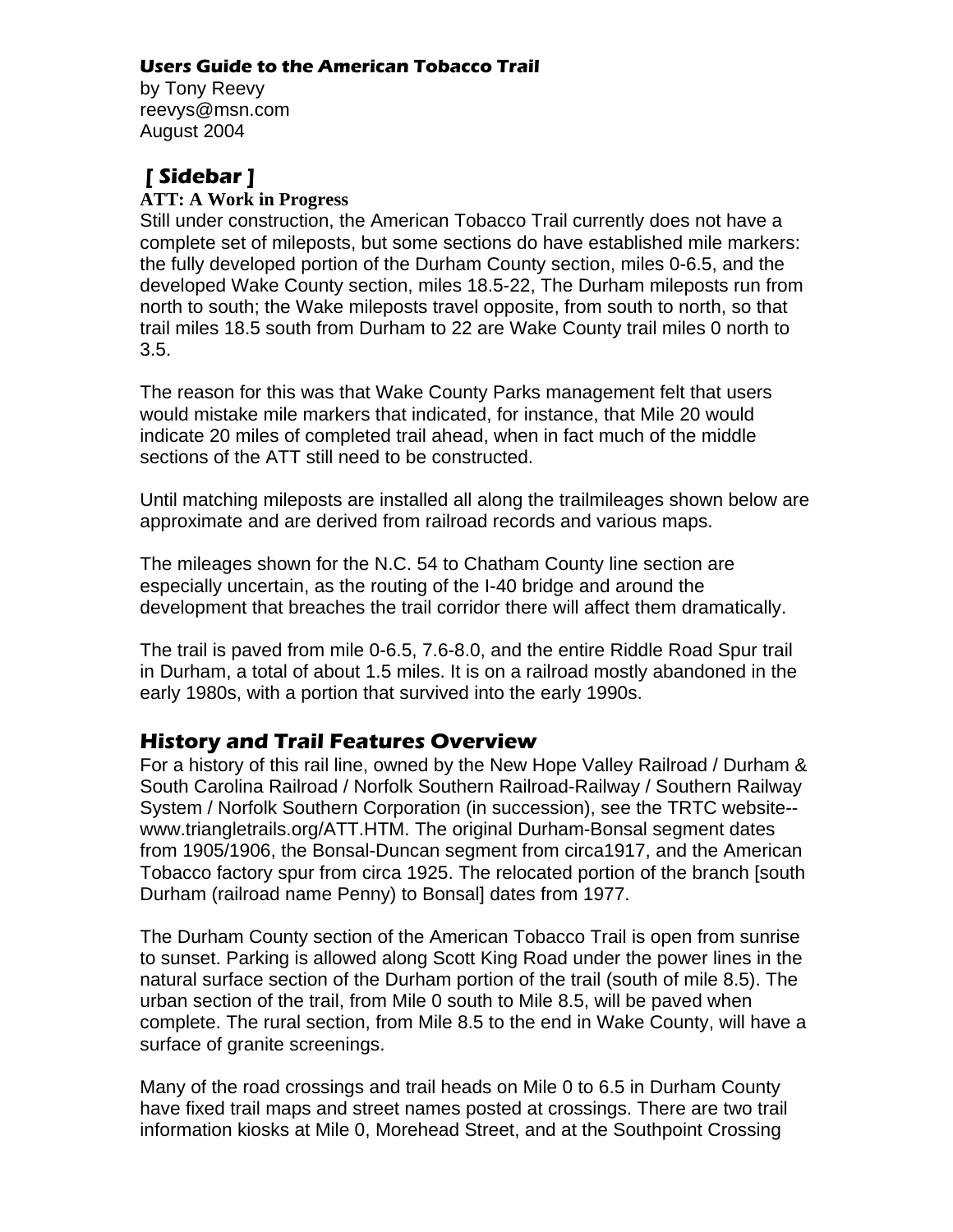Shopping Center trailhead near Mile 6.5. These now have trail information brochures provided by TRTC and/or Durham Parks and Recreation.

All trail heads in Wake County have notice boards, fixed trail maps and free trail brochures.

## **Mile 0**

The American Tobacco Trail begins at a large trail head just south of the former American Tobacco factory complex in downtown Durham, N.C., and under the Durham Freeway (NC 147). The parking area is accessed from Morehead Avenue and Blackwell Street. No bathroom facilities are currently available.

This portion of the former Norfolk Southern Durham Branch, three miles south to former Keene Yard (where Fayetteville Road, Cornwallis Road and Riddle Road intersect) was built by Norfolk Southern circa 1925 to reach the American Tobacco factory in what was then and now downtown Durham.

Amazingly, the branch that provided the main rail service for the complex, hauling in coal and unprocessed tobacco and hauling out finished tobacco products, did not intersect with the important Southern Railway (North Carolina Railroad) line running east-west just across Pettigrew Street from the factory. The American Tobacco complex was the Durham Branch's main customer. Business was so brisk that, for many years, a switch engine was based here to serve the factory. The factory closed in 1987, but is currently under redevelopment for mixed uses.

The trail parallels Blackwell Street, then crosses Lakewood Avenue (U.S. 15-501 Business) on a long bridge newly built for the trail. It replaced a wooden pile bridge that was a familiar sight for Durham residents driving to the many businesses, such as the Rockwood Filling Station and Yorktown Theatre, formerly located along University Drive just southwest of this point. South from this point, the trail runs just to the east of the Forest Hills neighborhood, crossing Enterprise Street and going under Apex Street.

## **Mile 1**

The granite Mile 1 Marker is located 490 feet north of the bridge over South Roxboro Street. After multiple measurements, however, it was determined that this marker was installed incorrectly. It should actually be located some 278 feet north of the edge of the bridge. While Durham Parks staff are aware of this discrepancy, the marker has not yet been moved to its correct location. All subsequent markers are properly located.

The trail crosses South Roxboro Street on another bridge, then Otis Street. The ATT then runs due south in a valley between the houses along Atlantic Street to the east and Pilot Street to the west, crossing a small creek with a bridge.

## **Mile 2**

The Mile 2 marker is located 420 feet south of the Fayetteville Street crossing. This crossing is controlled by a traffic light. Trail users can press a pole-mounted button to force the light to change, allowing safe crossing of this busy street.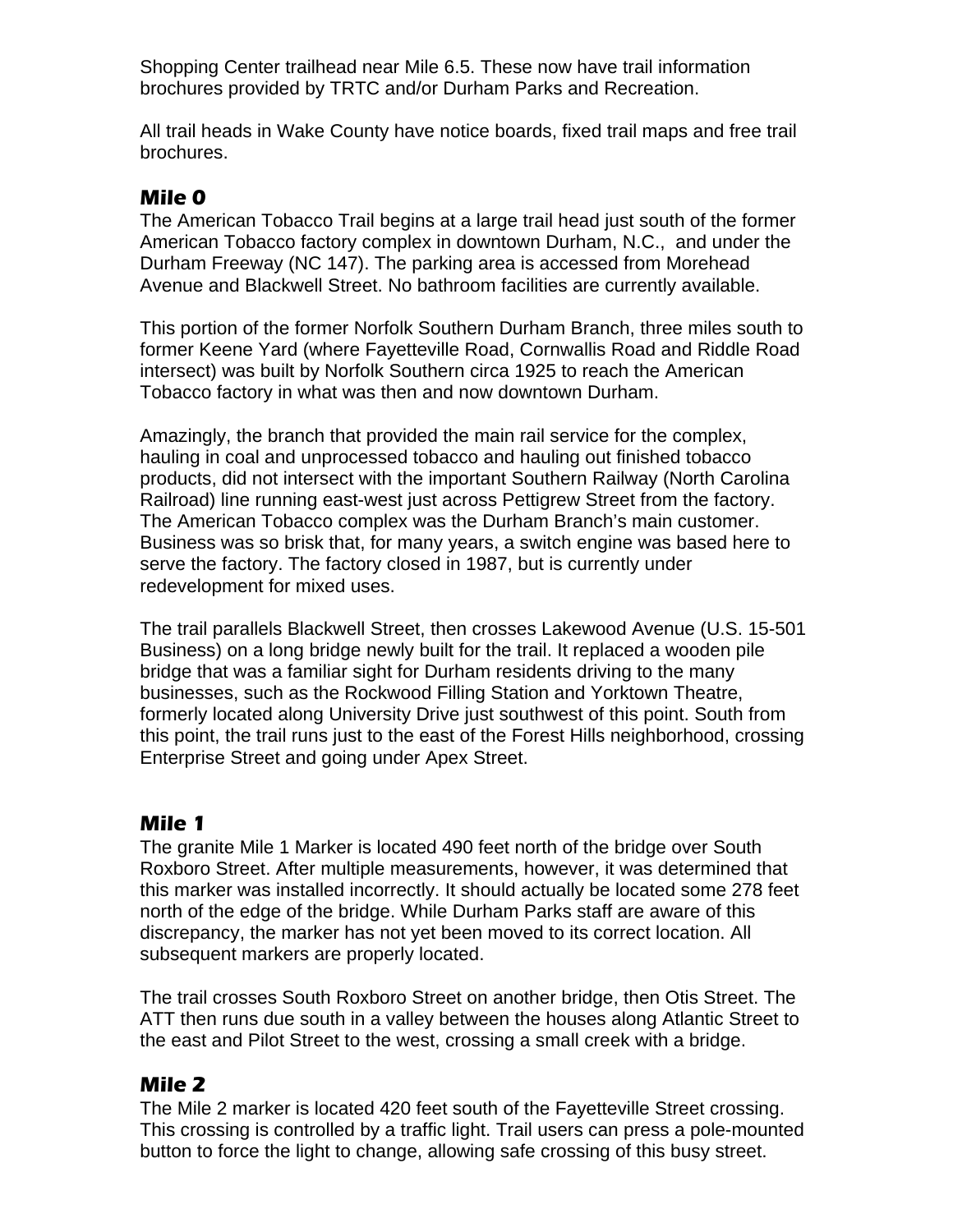The ATT then parallels Fayetteville Street, and later Fayetteville Road, for many miles. This is one of the most historic points along the trail. North from this point is North Carolina Central University, one of America's finest historically black colleges and universities. Founded by the Reverend James E. Shepherd in 1910, NCCU became National Training School in 1916, transferred to the State of North Carolina in 1923 and became the North Carolina College for Negroes. North of NCCU is Hayti, one of the most historic African-American neighborhoods in the South. Much of Hayti was destroyed by the construction of the Durham Freeway in the 1960s.

As you proceed south on the trail, look to your left. The parking area and business there are on the site of an African-American cemetery that holds the unmarked grave of Blind Boy Fuller (Fulton Allen), 1907-1941. Fuller was the principal figure in an historic Durham Piedmont Style blues scene that centered upon the warehouse district (now called Central Park), Hayti, and street busking at places like Five Points downtown. Fuller is considered by many to be the finest Piedmont blues artist. His lonely resting place, marked by a surviving tombstone, seems an end pulled directly from a mournful blues song. A commemorative marker honoring Fuller and other musicians is 460 feet down the trail on the left as you travel south.

From the Durham blues marker to Mile 3, the ATT runs through another valley bounded by residential areas to the east and the west, and crosses Rocky Creek. Just before Riddle Road, it crosses the entrance to the new Hillside High School, which lies just west of the trail here. Northwest of this point, at the corner of Fayetteville Street and Cornwallis Road, is White Rock Baptist Church, site of a famous visit and speech by The Reverend Martin Luther King, Jr.

#### **Mile 3**

At Mile 3, the trail crosses Riddle Road and divides. The corner of land along the trail between Riddle Road and Cornwallis Road east of Fayetteville Street, once housed the engine facilities for Keene Yard, the operating center of the Norfolk Southern Durham Branch. Structures surviving here in recent years were a caboose yard office (just south of the Cornwallis crossing), three yard tracks (between the Cornwallis and Fayetteville crossings), and the engine servicing area with a sand bin, fuel supply box, and a fuel pump house. The fuel supply box, with its pipe, survives in the woods between the trail and the Brackett Foundation Systems building. A water tank stood here during the steam engine era.

There is some parking in this area, and also great barbecue, drinks, and bathrooms at Dillard's Bar-B-Que (3921 Fayetteville Street), which is very close to the trail. Dillard's is considered one of Durham's best barbecue places.

#### **A Branch Trail – The Riddle Road Spur**

From Mile 3, a branch, the Riddle Road Spur, of the American Tobacco Trail runs east to the CSX (formerly the Durham & Southern) line from Durham to Apex, North Carolina. This was the track the Norfolk Southern used to interchange with the rest of Durham's railroads (the Durham & Southern, Norfolk & Western,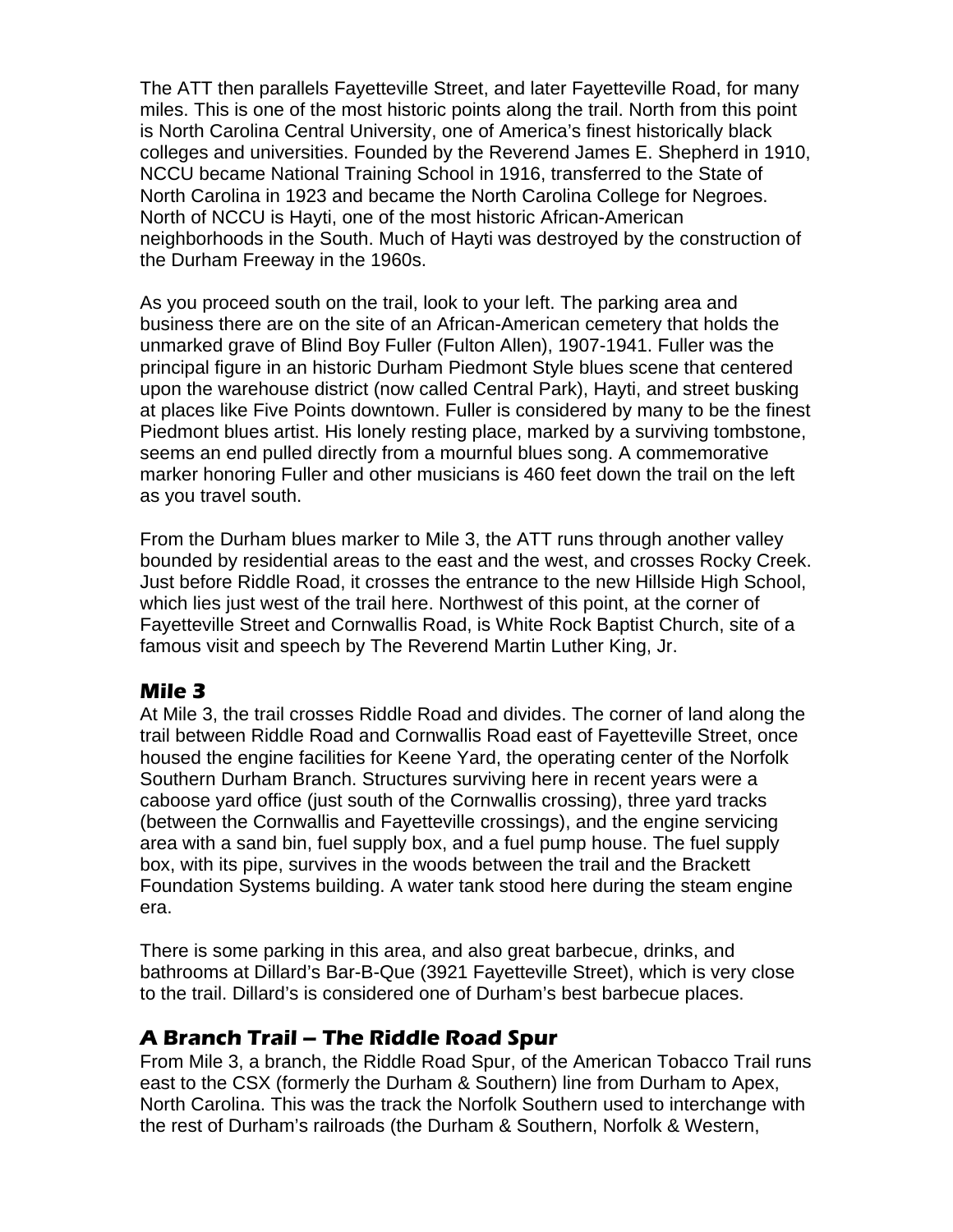Seaboard Air Line and Southern), reaching them by using the Durham & Southern tracks into downtown.

In very early years, the branch had a passenger service, trains 200/201, which, in 1929 for example, left Duncan, N.C. ,at 1:15 p.m., arriving in Durham at 6p.m. (an average speed of less than ten miles per hour!) and then left Durham at 9p.m., arriving back in Duncan at 2a.m. The passenger service used this line to reach Durham Union Station, which was located on a site taken in the 1960s by the Durham Loop and a municipal parking garage near Corcoran Street downtown. Durham Union Station was considered the most significant railroad structure in the state and one of the most significant in the South.

The Norfolk Southern, the fifth of five railroads to enter the Durham market, was always far behind the other Durham passenger railroads and discontinued its passenger service very early. The other important stations for trains 200/201 were Farrington and Bonsal, N.C. After passenger service ended, the Durham Branch was served by a daily freight until Norfolk Southern's merger with Southern Railway System in 1974.

#### **Spur 0**

The Riddle Road Spur runs due east from Keene through a residential area, passing an access trail to Hillside High School, then crossing Alfred Street and Riddle Road (be careful here  $-$  this is a busy road with no light!) at grade [i.e. both corridors at the same level].

## **Spur 1**

Just after Mile 1, the Riddle Road Spur crosses N.C. 55 at grade.

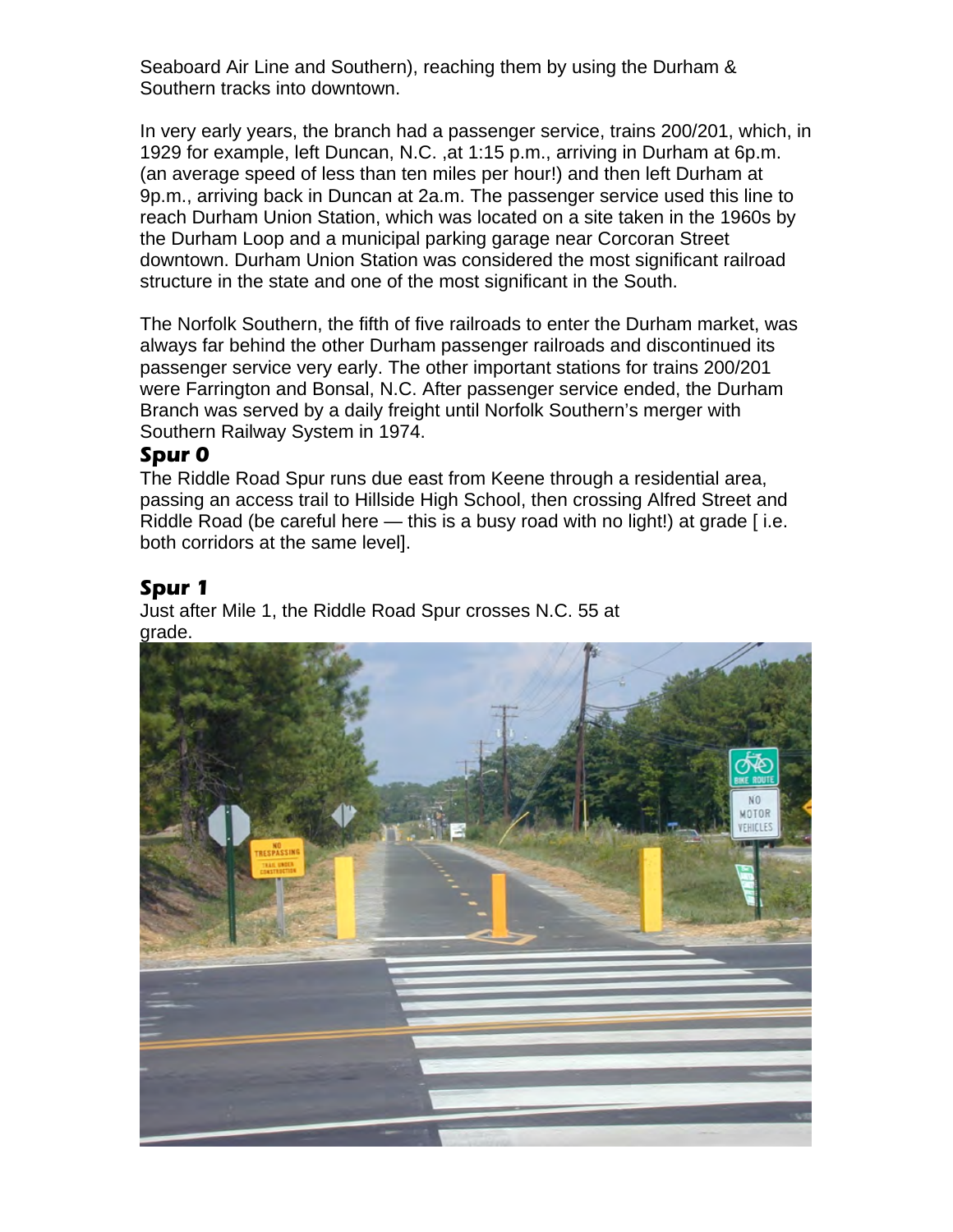#### Riddle Road Spur at NC 55

a very busy intersection that, fortunately, has a light. Glenview Cemetery lies along the trail to the north. Just past N.C. 55, to the south of the trail and across Riddle Road, is Durham Fire Station 4, a source of emergency assistance. The trail then crosses Alston Avenue and dead-ends at the west side of the former Briggs Avenue crossing, about 1.5 miles, just before the former rail connection with the CSX Durham-Apex line.

The railroad called this point D&SC (Durham & South Carolina) Junction or Sheb [ need to explain what 'Sheb' stands for, if you can ]. The trackage from American Tobacco to the CSX interchange and in the Keene Yard area a short distance south of this was the last portion of the Durham Branch to survive — it was abandoned in 1993.

## **Back to the main American Tobacco Trail**

From Mile 3, the trail crosses busy Cornwallis Road (be careful!), then it parallels Fayetteville Road closely for one mile through a mixed commercial and residential area that was once the site of the yard tracks of Keene Yard.

Just south of the Cornwallis crossing, a door or hatch that may be part of the old caboose yard office survives in the woods just west of the trail, as does a pile of railroad brake shoes. The trail crosses the new Martin Luther King, Jr., Parkway at about Mile 3.7, jogging to the west on sidewalks to cross the parkway at the light and crosswalk located at its intersection with Fayetteville Road. NCDOT dictated the trail follow this circuitous route because the trail would cross too close to the very busy Fayetteville Road intersection for safe use. While inconvenient for some trail users, this minor detour pays dividends in trail safety.

## **Mile 4**

The trail crosses United Drive and then Belgreen Road, then turns sharply to the west, crossing Fayetteville Road (again, be careful) at grade. There is a polemounted traffic light activation button installed here. Use it to safely cross Fayetteville Road.

To the northwest of the trail at this point is Durham's Carolina Solite Park, once the site of a Solite Company plant that received loads of stone and clay on a siding here and used it in the manufacture of cement blocks. The Solite Company was a major Norfolk Southern customer, with a large facility on the Norfolk Southern mainline near Aquadale, N.C. The plant at Solite Park was probably the second-largest customer on the Durham Branch.

Solite Park offers parking, a picnic shelter, a playground and bathrooms. At the time of this writing, Solite Park is also the location of Tobacco Trail Bicycle Rentals, 919-796-4659, currently the only bicycle rental service located directly on the American Tobacco Trail. Operated by Sid Smith **ssmith.svi@att.net** the company offers all sizes of bikes and bike trailers for rental by the hour, half day and full day.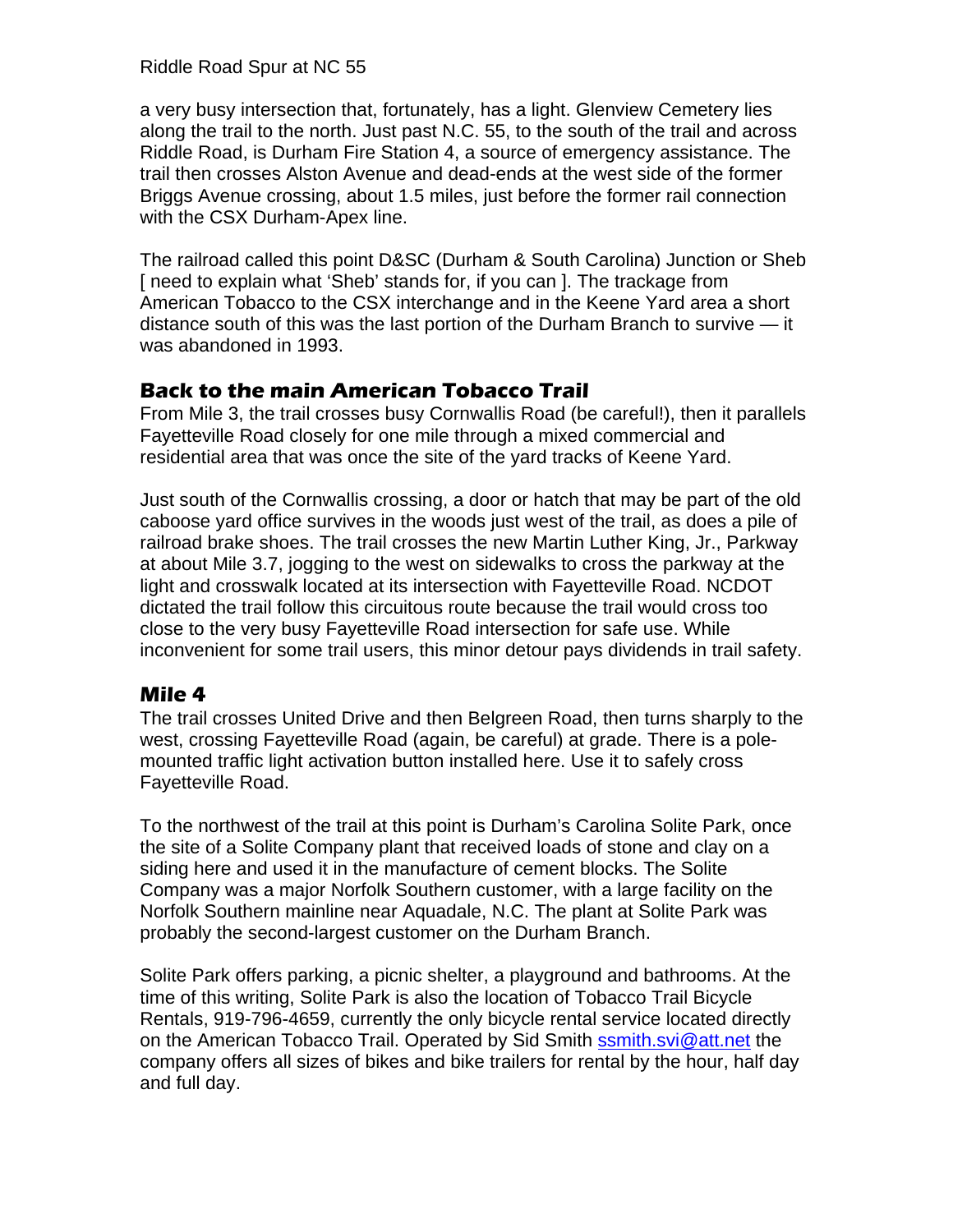From Solite Park, the trail curves in a long southwestern arc paralleling Fayetteville Road, running past several new developments and crossing Pearson Drive and Juliette Drive at grade.

## **Mile 5**

The trail crosses Cook Road at grade at Mile 5. At this point, it is running almost due south and still paralleling Fayetteville Road, which is about 200 feet to the east.



Near Cook Road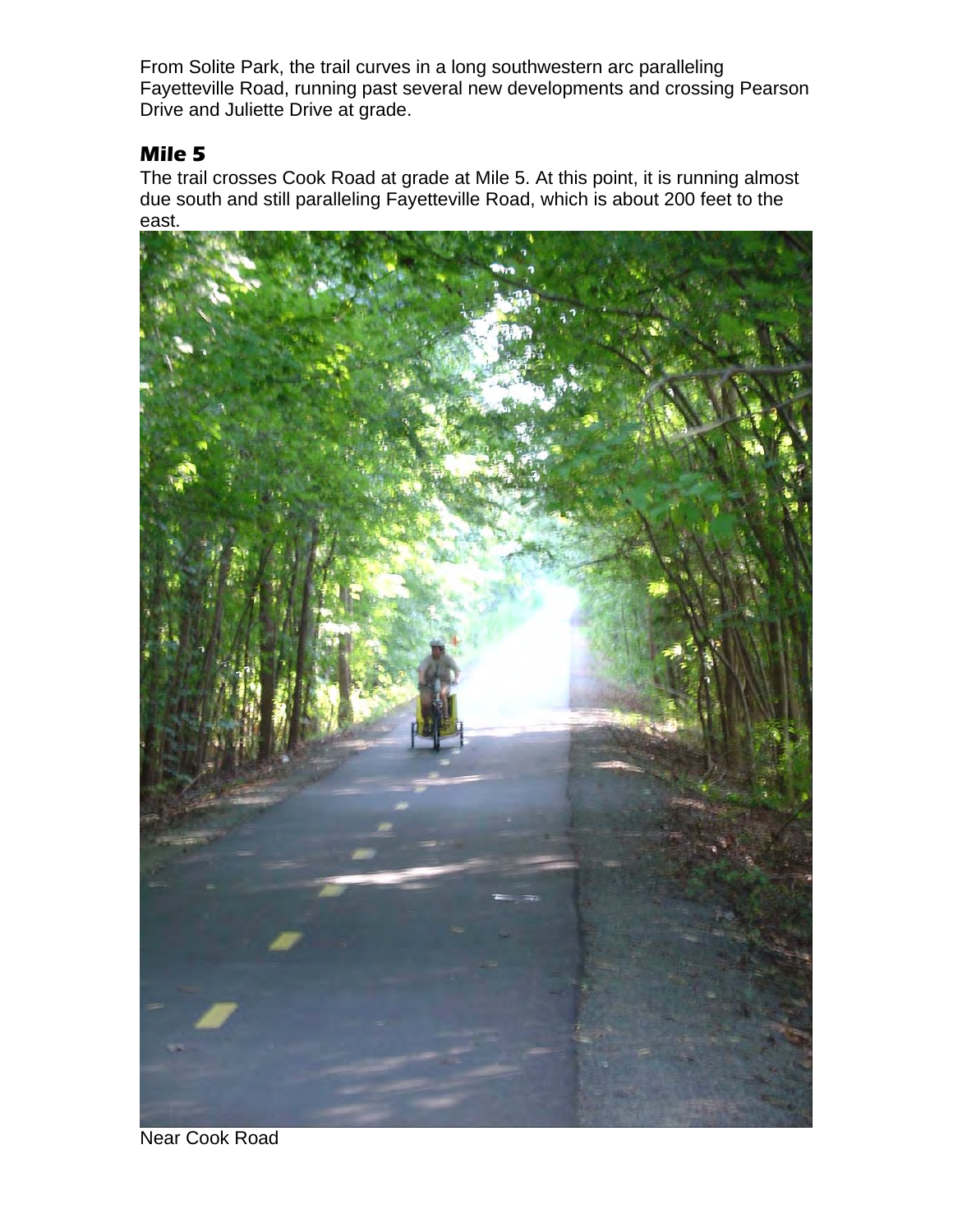At about Mile 5.3, the trail enters the Woodcroft property, which was developed in the early 1980s as one of the state's first mixed-use developments. Soon after this, about mile 5.5, it crosses Woodcroft Parkway at grade. A convenience store here is another source of drinks, snacks and bathrooms.

From here to N.C. 54, the trail runs along Fayetteville Road just to the east of new houses and west of commercial properties. The railroad called this point South Durham.

## **Mile 6**

Near mile 6, the trail crosses Dunhill Road at grade and runs on a low ridge just east of a shopping center, Southpoint Crossing, located at the corner of Fayetteville Road and N.C. 54. This portion of the trail was constructed by the builders of the shopping center, three years before the rest of the trail north of Dunhill was constructed. Thus, because it was built before the construction standards were developed for the rest of the ATT, the trail from Dunhill south to NC 54 has neither gravel shoulder nor painted center stripes.

One interesting thing to note here is this ridge north of the shopping center has been identified by The Nature Conservancy to have one of the few locations of prairie grasses in Durham.

The trail turns west and runs into Southpoint Crossing Shopping Center. The trail continues behind the shopping center, between it and a gated apartment complex to its current end at NC 54 near Ruby Tuesday, at Mile 6.5.

Southpoint Crossing Shopping Center offers a number of places to get food and drinks and use the bathroom, including a Starbucks, Kroger, Souper Salad and a sandwich shop.

There is plenty of parking in the shopping center as well, and there is a trail head, with dedicated trail parking and an excellent map of the entire Durham County section at the entrance to Southpoint Crossing off Fayetteville Road. This gravelsurfaced parking area is immediately to your right as you enter the shopping center from Fayetteville Road.

## **I-40 Area**

From Mile 6.5 to about 7.6, the trail is disrupted by I-40, which was built after the Durham Branch was abandoned, cutting the right-of-way. A bridge across I-40 is planned, with construction expected in 2006. Before I-40 was built, the tracks crossed N.C. 54 at grade at the former Channel 28 TV station, and then turned due west through what was mostly undeveloped land with some commercial buildings.

## **Streets of Southpoint Mall Area**

This currently unopened American Tobacco Trail resumes as a paved path on the grounds of a new residential development just to the west of the Streets at Southpoint Mall. The trail goes north 0.1 mile from Renaissance Parkway to the wooded barrier along I-40. Careful observers will spot a beaver dam that is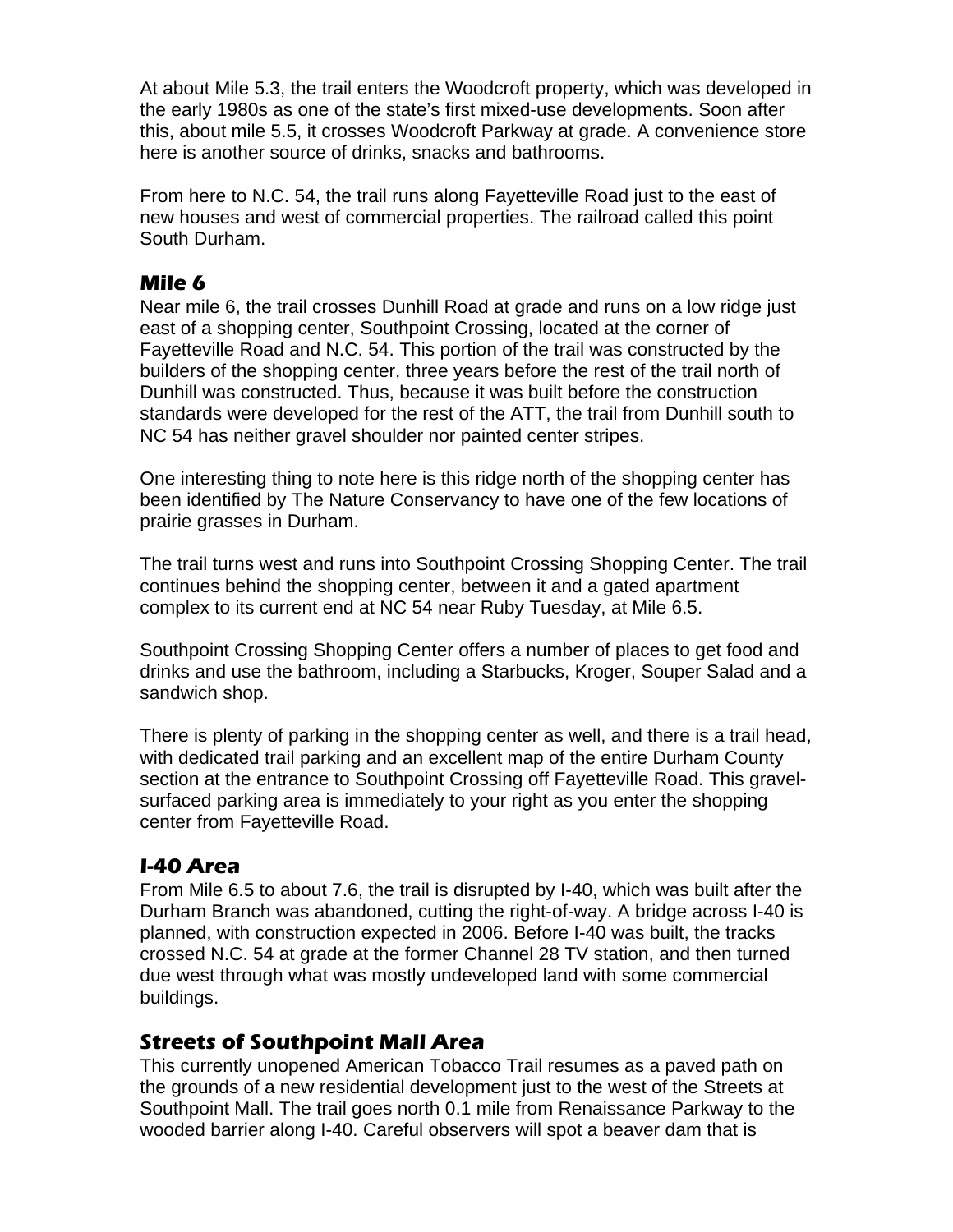located near the trail in this area. This short segment is currently closed by construction.

The paved trail also runs south from Renaissance Parkway 0.3 miles, making this Southpoint Mall portion currently a total of 0.4 miles. There is no signed or permitted parking in this area:parking is for residents of the apartment complex only. The southern 0.3 miles runs past a pretty wetland and ends abruptly when it reaches the adjacent development, which currently severs the American Tobacco trail.

At about this point, the original Norfolk Southern alignment split off what is now the American Tobacco Trail to the southwest. The original alignment crossed N.C. 751 and Stagecoach Road at grade; about three miles of the right-of-way south of here is the Eagle Spur Trail (see below).

The old branch is mostly underwater, in Jordan Lake, south of this point; it went through Penny, Bland, Farrington (site of a sawmill until the 1970s), Seaforth (crossing U.S. 64 there, near the site of the present Seaforth Recreation Area on Jordan Lake) and Beaver Creek, and rejoined the new alignment in Bonsal at the site of the present New Hope Valley Railway (see below). The new line was built 1971-1973; the old Norfolk Southern was merged into the Southern Railway System in 1974.

### **Mile 8**

At 8.0, the trail is again disrupted by a development built after the railroad was abandoned but before trail development began.

## **Mile 8.5 and South Durham ATT**

The trail resumes at the Massey Chapel Road grade crossing, at about mile 8.5. Residents of Eagles Point subdivision have cleared a short section of the future trail north of Massey Chapel Road. It currently runs north about a hundred yards, then turns west to run along the eastern portion of the subdivision along a sewer easement to some not-very-well-maintained access steps that provide neighborhood access.

Trail users are requested by Durham Parks not to park along the busy and relatively narrow Massey Chapel Road. Access this Southern Durham portion of the trail at Scott King Road (below).

From Massey Chapel Road the ATT runs south then southeast, first through about a thousand feet of U.S. Army Corps of Engineers-owned and N.C. Wildlife Resources-managed Game Lands. Though not heavily used by hunters like the Eagle Spur Trail (see below), do be careful during hunting season. North Carolina hunting seasons, in general, are open October through December. Hunting is not allowed on Sundays.

In 2001, a sewer line was constructed down the middle of the trail in this section and it was surfaced with crusher run gravel. Several manhole covers, barely maintained, disrupt the normally smooth and level trail surface. Most cyclists seem to ride on the west edge of the trail to keep out of the gravel. However, as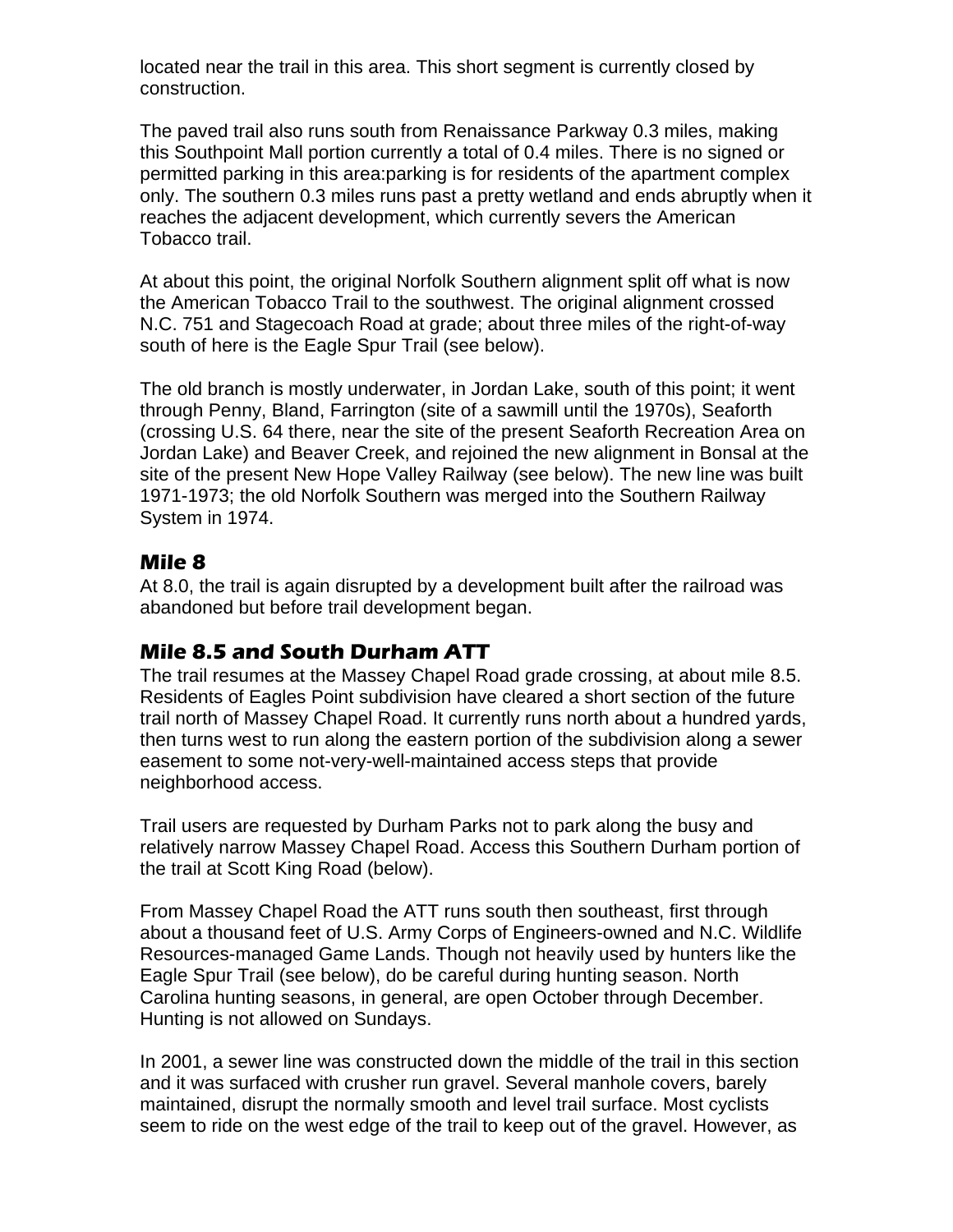grass grows in over the gravel, the trail surface has become firmer and easier to walk and ride on.

From Mile 8.5 to 11, the trail is being cleared, cleaned and maintained with a nice crusher run, grass and clay surface by the Triangle Rails to Trails Conservancy (TRTC). A big part of the job is keeping the drainage ditches alongside the trail clear so that water runoff flows off the trail to nearby creeks and other drainage areas. Contact the TRTC for more information on how to help maintain this section [ give contact info here ].

Note that this section is considered a part of the Durham Greenway system. Trail users are subject to Durham Parks and Recreation rules.

Though new development is encroaching in this area, the trail is nicely wooded and shady during all parts of the year. Off to the west is the large Chancellors Ridge subdivision with some informal trail access paths.

[ I STOPPED HERE ]

#### **Mile 9**

At 9.0, the trail goes under Fayetteville Road which is bridged overhead. Immediately before the bridge, TRTC is constructing a small parking facility and trail access area on property owned by the Triangle Greenways Council. This will be completed during 2005 and will eventually be donated to Durham Parks. Again, TRTC is looking for volunteers to help with the clearing and construction of this parking facility.

At about Mile 9.3, the American Tobacco Trail crosses Crooked Creek on a high fill. The fence located here was constructed as an Eagle Scout project by Ken Langdon and his Boy Scout Troop 486 sponsored by Cristus Victor Lutheran Church. Note the gap on the west side of the fence designed to allow deer and other wildlife to cross the trail here.

#### **Mile 10 and Scott King Road Trailhead**

The wooded area continues, with the trail running due south and about  $0.2 - 0.3$ miles west of Herndon Road. At about Mile 10, the trail crosses Scott King Road at grade.

This area is the site of Duke Energy power transmission facilities and is adjacent to a new Durham park, C. M. Herndon Park. Shipment of power company equipment to this area by rail was one of the last uses of the Durham Branch. The railroad called this location King Scott Siding

Scott King Road is the current recommended trail access point for the Southern Durham portion of the ATT. From Durham go south on Fayetteville Road, past the Streets of Southpoint Mall, over the ATT on the bridge over the ATT described above, to the last left before the traffic light at the intersection of Fayetteville Road and NC 751. Turn left onto Scott King Road and go about 3/4 mile to the large overhead power lines.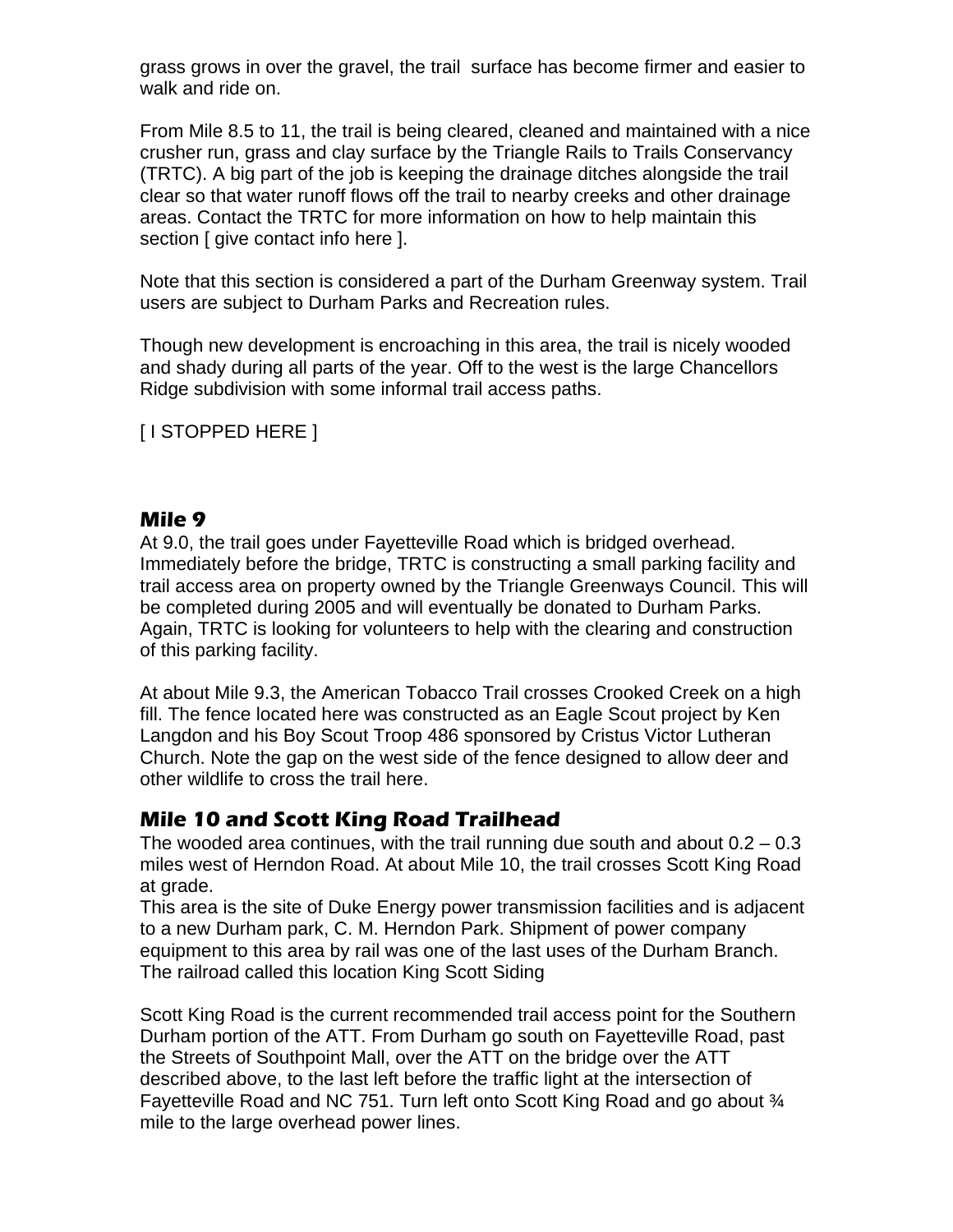Park alongside the road on the wide gravel shoulders under the power lines. Please do not block the trail entrances. You'll see the yellow drop down bollards (posts) at the entrances on both sides of Scott King Road. Here you'll find a trail information kiosk and trash cans built as an Eagle Scout project by Will Renfrow of Scout Troop 461. Trail users can walk or ride approximately 2 miles north to Massey Chapel Road and 1 mile south to the undecked Northeast Creek trestle.



#### **New kiosk at Scott-King Road**

TRTC meets for regular trail maintenance at the Scott King Road intersection at 9 a.m. on the first and third Saturdays of each month. By the end of 2005, Durham Parks will also build a small equestrian and bus capable parking facility on west side of the ATT south of Scott King Road crossing

#### **South to Northeast Creek**

Like the two miles of trail north of Scott King Road, the trail south to Mile 11 (in Chatham County), is maintained as a natural grass, gravel and clay surface trail by TRTC

At Mile 10.7, the trail enters Chatham County. At about the county line, the trail enters US Army Corps of Engineers owned, and NC Wildlife Resources managed gamelands. The trail and these lands are used by hunters during several hunting seasons. Trail users are advised to wear blaze orange when using the trail particularly during early morning hours during the principal deer hunting season from November through February.

This section of the trail ends at near Mile 11 at the currently undecked and unbuilt Northeast Creek trestle. This future 180-foot long bridge is a popular destination with those using the southern Durham section of the trail. This area, though not far from the busy I-40 corridor is quiet and peaceful, and because it is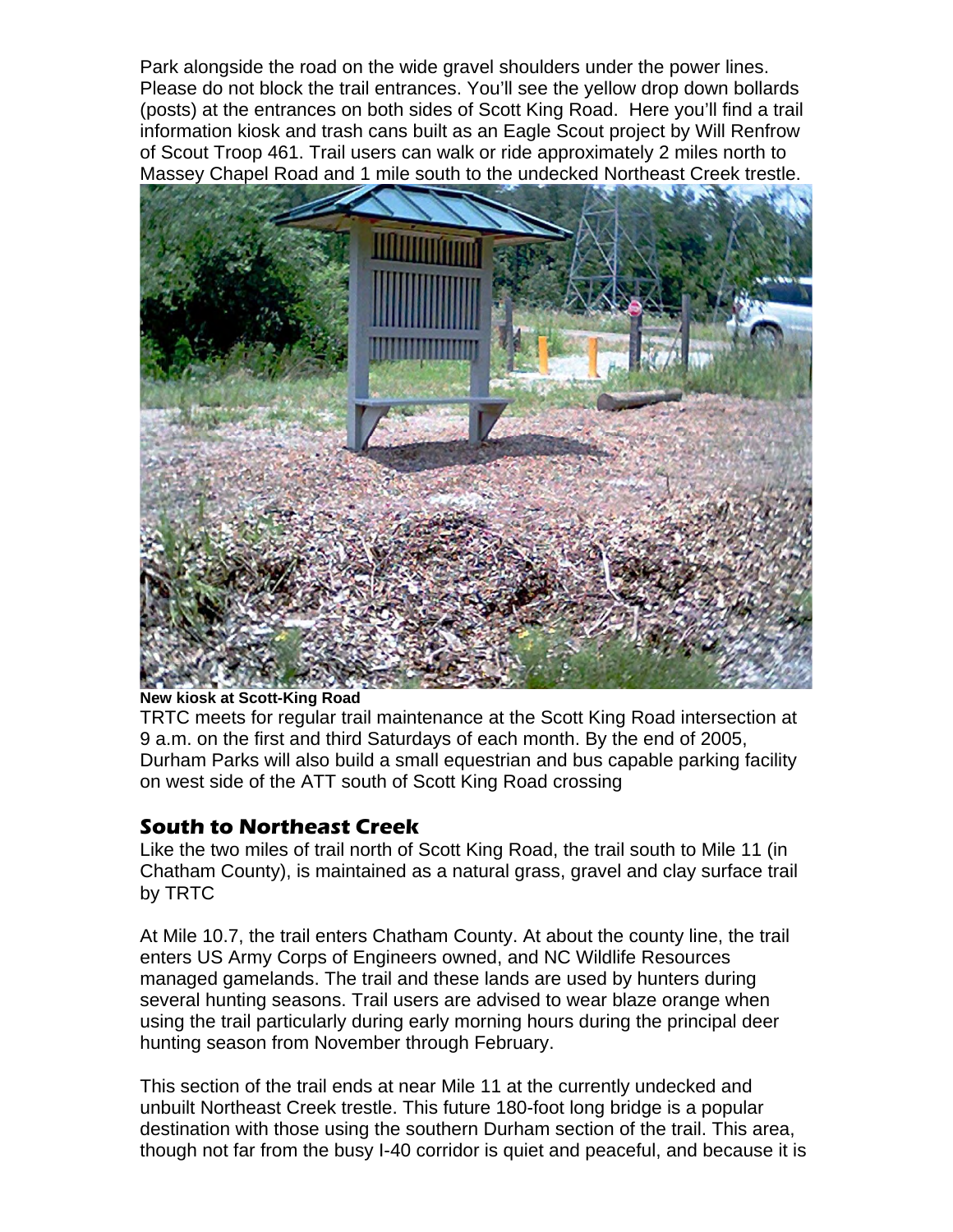on federally owned land, should remain so for the foreseeable future. Please respect other trail users and wildlife when accessing this area.



Bridge Structure Over Northeast Creek

## **Chatham County**

The Chatham County portion of the ATT from Mile 10.7 to Mile 15.3 is owned by the NCDOT Rail division and is currently leased by Chatham County Parks and Recreation. It is being cleared, constructed and maintained by the Triangle Railsto-Trails Conservancy in cooperation with Chatham County Parks. Since much of this work involves heavy clearing, TRTC organizes regular workdays only during Fall and Winter months on the second and fourth Saturdays.

Use the Chatham County American Tobacco Trail at your own risk. Keep in mind that all of the trail in Chatham is very much a construction zone and that it will have an irregular surface. TRTC does not mow the section of the trail south of Northeast Creek nearly as often as the section north of Northeast Creek during the summer months so the grass, weeds and brush may be high.

## **Mile 11 Northeast Creek to O'Kelly Chapel Road**

At Mile 11, Kitt Creek joins Northeast Creek at about the Northeast Creek rail bridge location. Unless a user can somehow cross Northeast Creek, most users will access the section of the trail south of Northeast Creek by parking on the shoulder of O'Kelly Chapel Road. Several have crossed on the sandbars east of the Northeast Creek trestle in dry periods. Replacement of this trestle and the Panther Creek trestle 2 miles south is the most difficult challenge facing Chatham County and TRTC in opening this section of the trail.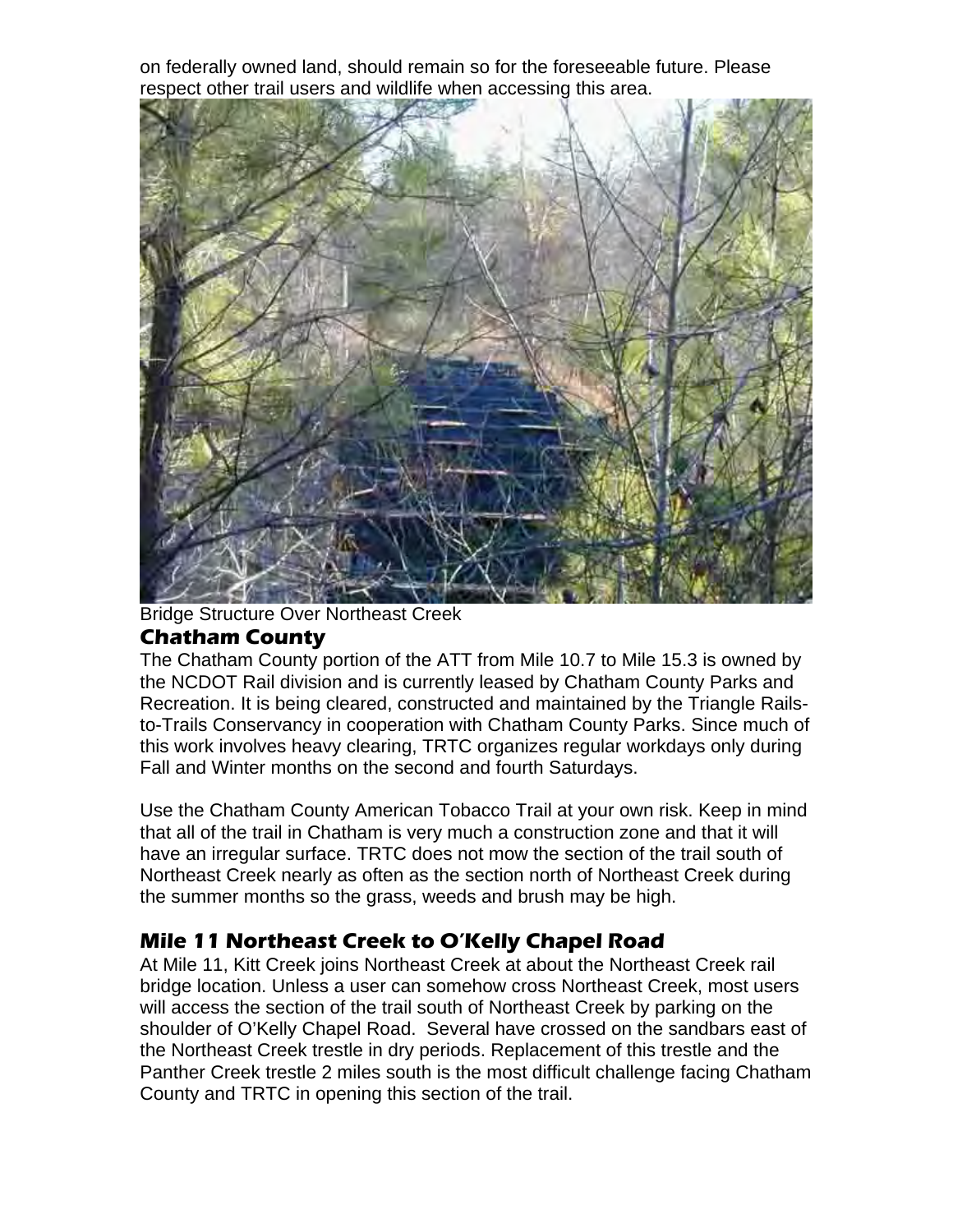As of this writing, US Representative David Price has requested funds to complete the ATT in Durham (including the bicycle-pedestrian bridge across I-40) and the entire trail in Chatham, including both trestles in the next federal Transportation bill. This six-year funding bill has been stalled in Congress for quite some time. In 2003 it was extended at previous bill levels for another year, and may do the same next year. Right now, lack of passage of this bill is the chief thing holding up completion of the ATT in Chatham.

From the trestle the trail runs on a high built up fill through more gamelands for about a quarter mile. Shaded by a natural canopy of trees, this is arguably one of the prettier sections of the entire trail.

Then the ATT crosses between Phases I and II of the gated Rosemont development. There are some very large homes going up within sight and just out of sight of the trail here.

The final quarter mile north of the trail crossing at O'Kelly Chapel Road is a major construction zone with a very irregular surface. The trail bed was gouged out by logging equipment several years ago, then it was covered by hundreds of downed pine trees as a result of the ice storm of December 2002. To compound this, the soft clay of the trail bed itself seems to swallow gravel and all fill material.

As a result, a number of massive ruts and holes were left which TRTC has been working to fill with gravel and clay to allow trail users, maintenance and construction vehicles to access. While these holes are much smaller than they were before, and some are actually humps, this area is still considered a construction zone. Please be careful and be aware of the irregular surface.

The distance from the Northeast Creek Trestle to O'Kelly Chapel Road is about one mile.

In 2002, O'Kelly Chapel Road was paved all the way to its intersection with Lewter Shop Road. This compounded by a lot of residential development happening in the eastern part of this area has resulted in O'Kelly Chapel becoming a very busy connector from NC 751 to the west and NC 55 to the east. Please be careful when parking on the shoulder of O'Kelly Chapel Road. Plans for an off road trailhead parking facility in this area have so far been stymied by the NCDOT District Engineer.

#### **Mile 12**

The right-of-way crosses O'Kelly Church Road at Mile12.1. South of O'Kelly Chapel is the site of ¾ mile of large numbers of trees felled in ice storms over the years. TRTC volunteers along with others participating in a workday sponsored by REI in June spent over 500 person-hours cutting and clearing this stretch of trail (affectionately called the "War Zone" during the Winter and Spring of 2004. Though this portion of the trail is clear for regular trail use, the clearing and cleaning of some drainage ditches still remain. This area should be considered a construction zone.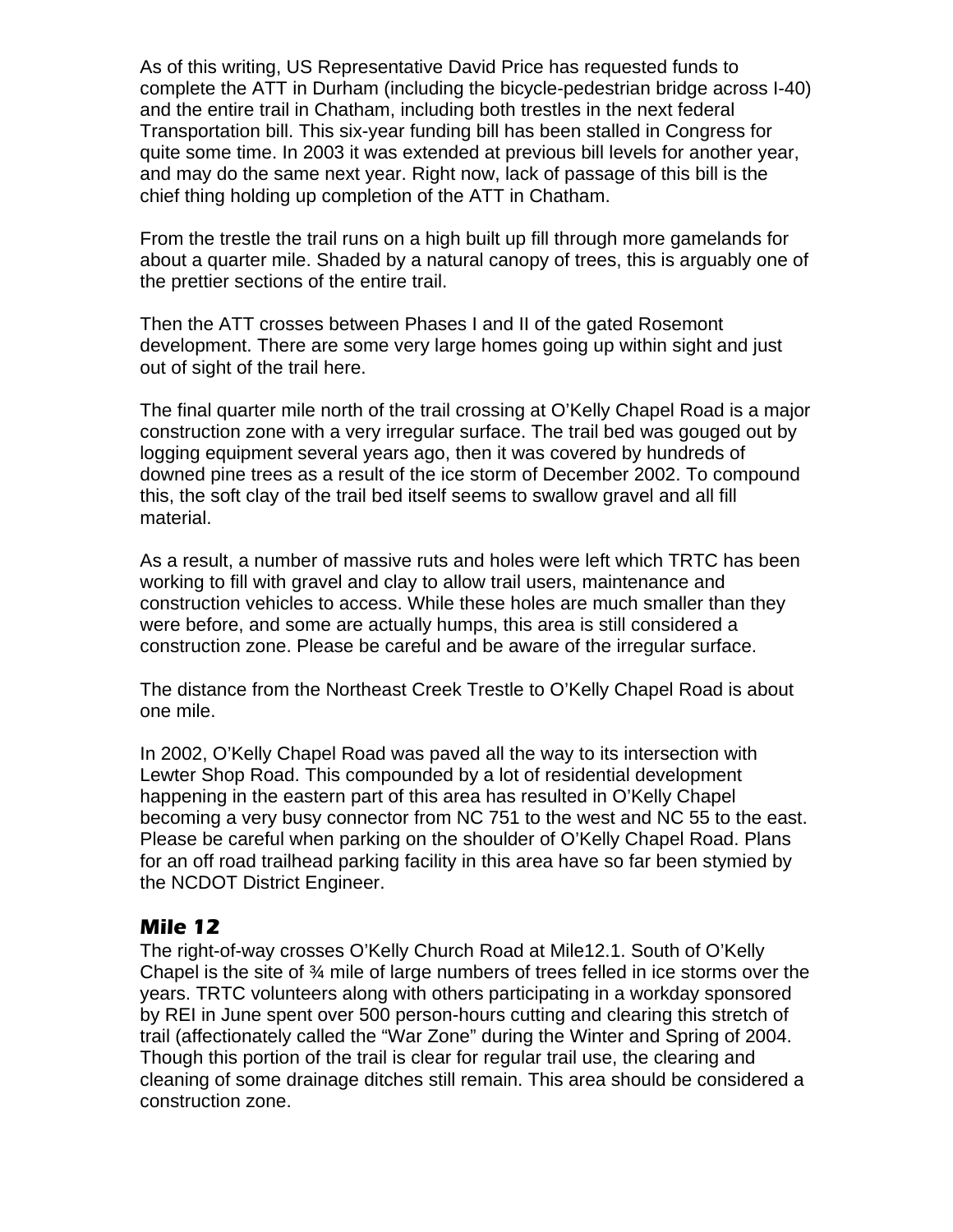The right-of-way crosses currently gravel surfaced dead end Pittard Sears Road (called Oakley Road on most maps) at Mile 12.9. A quarter mile south of Pittard Sears, the trail again enters US Army Corps of Engineers owned and NC Wildlife Resources Commission managed game lands and continues south on another gorgeous stretch to the currently undecked Panther Creek trestle.

## **Mile 13**

At about Mile 13.5, the right-of-way crosses Panther Creek. This 160-foot trestle is the other bridge in Chatham County that needs to be decked. Some folks are able to cross on the sandbars near the base of this trestle in dry weather. This will be the highest and possibly the most spectacular of all the bridges on the American Tobacco Trail when complete.

## **Mile 14**

At Mile 14.3, the right-of-way crosses New Hope Church Road. This is currently the other road shoulder trail access point in Chatham County. New Hope Church Road is also heavily traveled. Be careful when parking here.

However, the ATT is open only for the mile or so north of New Hope Church Road to the Panther Creek trestle. South of New Hope Church Road, the future trail is closed for use. Please do not enter this area. It is blocked by downed trees past Indian Creek at Mile 14.7 which Chatham County has requested not be cleared for awhile out of respect for folks who live in the area.

Developers of the Amberly and Forest Oaks developments have dedicated land to the Town of Cary for a off highway trailhead parking facility in the vicinity of New Hope Church Road. It is hoped that a trailhead parking facility here an be completed by 2006.

## **Mile 15**

At Mile 15.3, the right-of-way/soon-to-be trail enters Wake County, still paralleling a county road, now E. Ferrell Road. Trespassing on the undeveloped portions of the right-of-way (currently mile 15.3-15.9 and 15.9-18.3) is not allowed. This portion has not been cleared and will not be cleared until Chatham County is ready to open its section.

At about Mile 15.9, the right-of-way crosses Green Level Church Road just east of the intersection of E. Ferrell Road and continues south toward White Oak Church Road. Again, this portion of the trail is not open and will not be open until Chatham opens the trail south of New Hope Church Road.

## **Wake County**

In Wake County, the developed section of the trail is open from 8 a.m. to one hour before sunset, seven days a week. It is closed Thanksgiving Day, Christmas Eve, Christmas Day and New Year's Day. Animal waste must be removed from the trail by the animal's owner. Pets must be on a leash. Parking is only allowed in designated areas.

In August 2004 Wake County started construction of the White Oak Church Road trailhead at Mile 16.5 as well as the trail connecting it to the existing Wimberly Road trailhead 1.75 miles south. This facility will feature equestrian parking and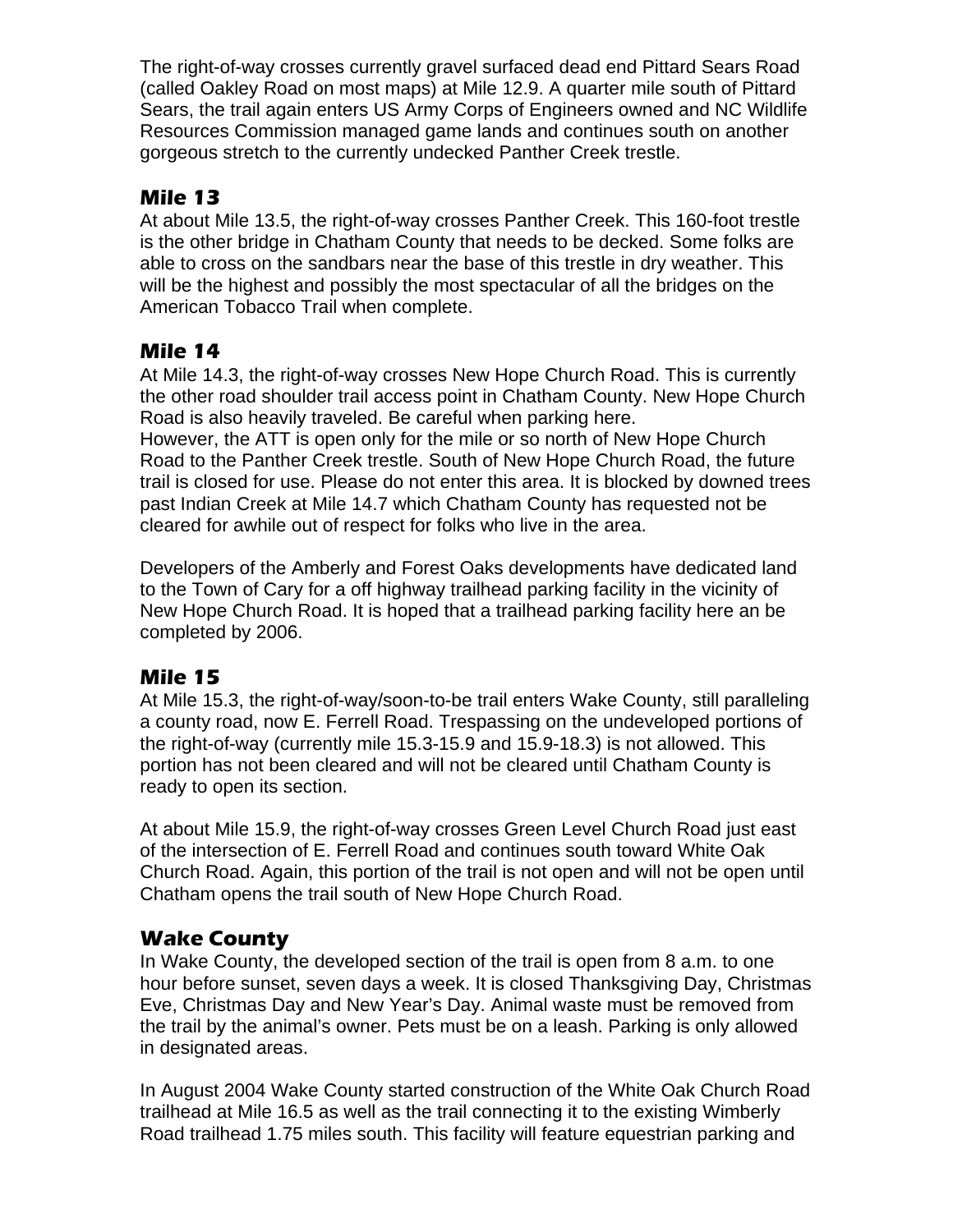composting toilets rooms and is located at the intersection of the trail and White Oak Church Road.

## **Mile 16 or Wake Mile 5**

At about Mile 16.5, the right-of-way crosses White Oak Church Road at the aforementioned under construction White Oak Church Road Parking area built on land owned jointly by Wake County and the Town of Cary. Wake's Mile 5 will start here. The trail then runs briefly along Pine Rail Lane. From White Oak Church Road, The anticipated completion date of these 1.75 miles of trail to Wimberly Road is late 2004 or early 2005.

## **Mile 17 or Wake Mile 4.5**

At mile 17.3, the right-of-way crosses Green Level West Road in a pleasant lowdensity residential area. Again this trail is currently under construction with completion anticipated in late 2004.

## **Mile 18 or Wake Mile 3.5**

At Mile 18.5, the right-of-way crosses Wimberly Road [Wake County Mile 3.5]. There is a small trailhead parking area here, which parks about 12 to 15 vehicles. Because of its size, it is not open for equestrian trailer parking, nor are there toilets. However, there is an informational kiosk with map brochures. Also the gate to this parking area is seldom locked, so trail users can be a little late leaving and not worry about getting locked in.

South of Wimberly Road, the trail enters more game lands managed by the NC Wildlife Resources Commission. These game lands continue to Mile 18.8 [Wake County Mile 3.2.]

From Wimberly Road to the trail end at 22.0, the trail is managed by Wake County Parks and features a nice granite screenings surface which is soft enough for horses, but hard enough for most bikes and wheelchair use. There are benches scattered along the trail, and horse and bike blocks along the way, usually ahead of each bridge, which makes dismounting horses or resting on bikes a bit easier. At Mile 18.6, the trail crosses White Oak Creek on a bridge. The landscape along this section of the trail is pleasant Piedmont woodlands.

## **Mile 19 or Wake Mile 3.0**

The Wake County 3.0 milepost is at mile 19. Just past this point, the trail passes the Cary-Apex Water Treatment plant lying to the east of the trail. At Mile 19.5 [Wake County Mile 2.5], the trail crosses Goodwin Road. No parking is allowed at this crossing.

## **Mile 20 or Wake Mile 2.0**

At about Mile 20.0 [Wake County milepost 2.0], the trail passes under U.S. 64 in a concrete box culvert. Installation of the culvert when U.S. 64 was widened to four lanes prevented the southern section of the trail from being severed—as the northern section was, unfortunately twice, by the construction of I-40 and by sale of part of the right-of-way to a developer.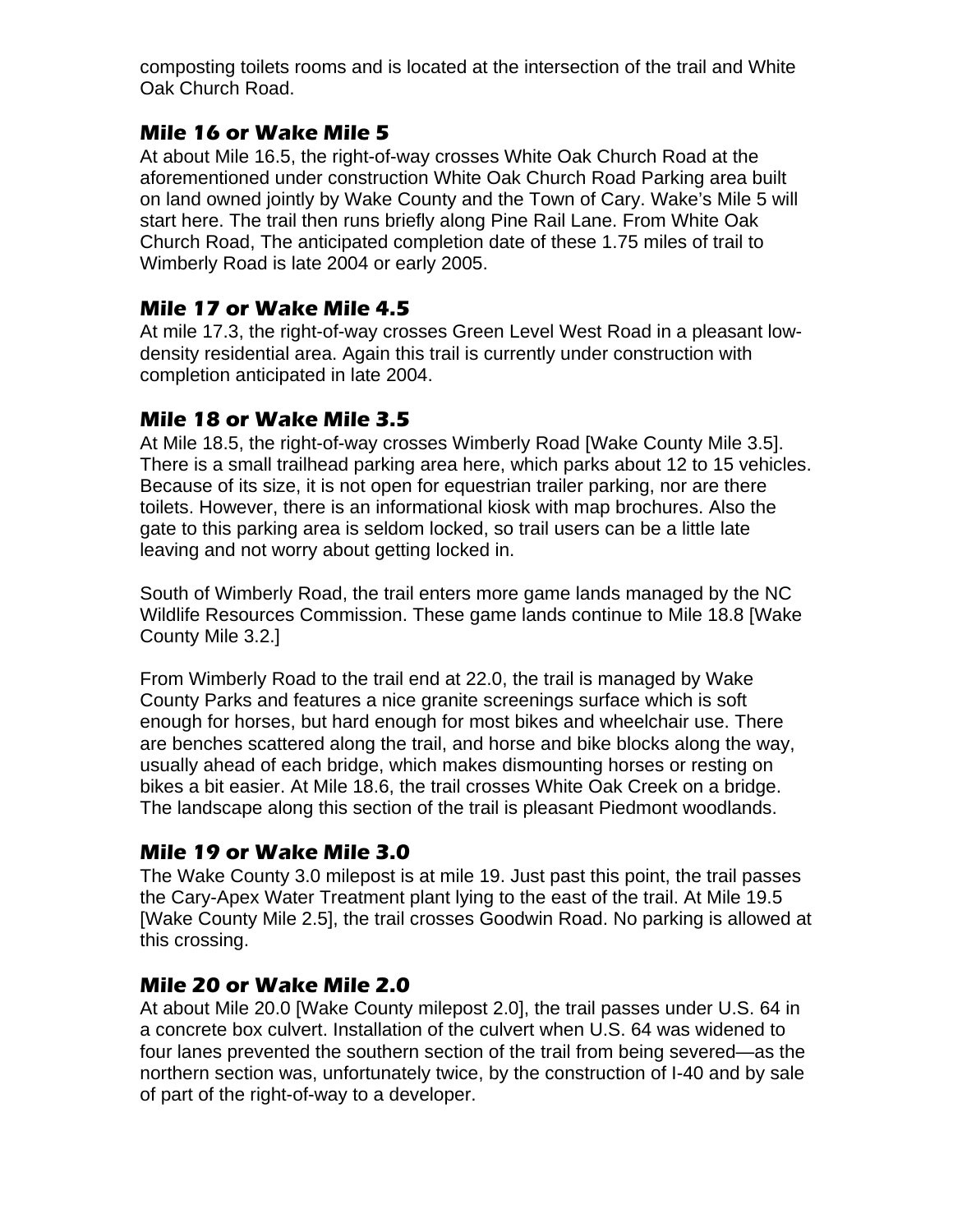Immediately after exiting the culvert, the trail passes a golf driving range lying to the west of the trail. Trail users should watch for golf balls! The range is next to the trail for 300 yards (about 0.2 miles). After leaving this area, the trail begins to parallel a creek, Reedy Branch, on a high fill, which ends near Mile 20.5 [Wake County milepost 1.5.] The trail enters NC Wildlife Resources game lands just after this point and stays in them until it ends. The trail crosses Reedy Branch at about Mile 20.8.

### **Mile 21 or Wake Mile 1.0**

At Mile 21.0 [Wake County milepost 1.0], the trail crosses Olive Chapel Road. No parking is allowed here. Just after the crossing, a railroad milepost, mile 16 from Duncan, survives on the east side of the trail. Soon after the old milepost, the trail, running on a high fill, passes a beaver pond on the east side of the trail. At about Mile 21.3, the trail crosses Beaver Creek on a bridge and then runs through a pretty area without road access. It then passes the Wake County 0.5 milepost.

## **Mile 22 or Wake Mile 0.0**

The trail ends at about Mile 22, just past the Wake County 0.0 milepost, at a very nice trailhead off New Hill-Olive Chapel Road, 0.7 miles north (by road) of where the right-of-way crosses this road. This trailhead has horse trailer parking and will soon have composting toilets. There is a 0.7 mile section of the right-of-way south of here not developed or open as a trail.

## **The New Hope Valley Railway**

The New Hope Valley Railway begins or technically ends where the active on weekend line crosses New Hill-Olive Chapel Road. From this point, just north of where the former Durham Branch crosses New Hill-Olive Chapel Road, a spot the railroad called New Hill Siding, to Bonsal, tracks are in place on the new alignment of the former Norfolk Southern Durham Branch.

This is the New Hope Valley Railway (NHV Ry), a project of the East Carolina Chapter, National Railway Historical Society, which purchased this line in 1982, along with about 2.2 miles of the old alignment northwest of Bonsal. Later, about one mile of this old alignment was subsequently sold by the chapter and abandoned.

The New Hope Valley Railway runs passenger excursions one day a month in season (usually the first Sunday of each month, May – December, with special trains for Halloween and Christmas). It stops at the New Hill-Olive Chapel Road crossing for the engine to run around the train at the siding located there.

The New Hope Valley Railway's main station, repair shops, gift shop, museum, refreshment stand and garden railway are located just off Old U.S. 1 in Bonsal, North Carolina, at what would be Mile 27. Excursion trains leave from here and run 4.3 miles north to New Hill Siding, N.C., with the engine running around the train there. The total round trip, all on the new Norfolk Southern Durham Branch alignment, is about 8.6 miles. The New Hope Valley Railway also owns a short segment of the old alignment, running about a mile northwest from Bonsal and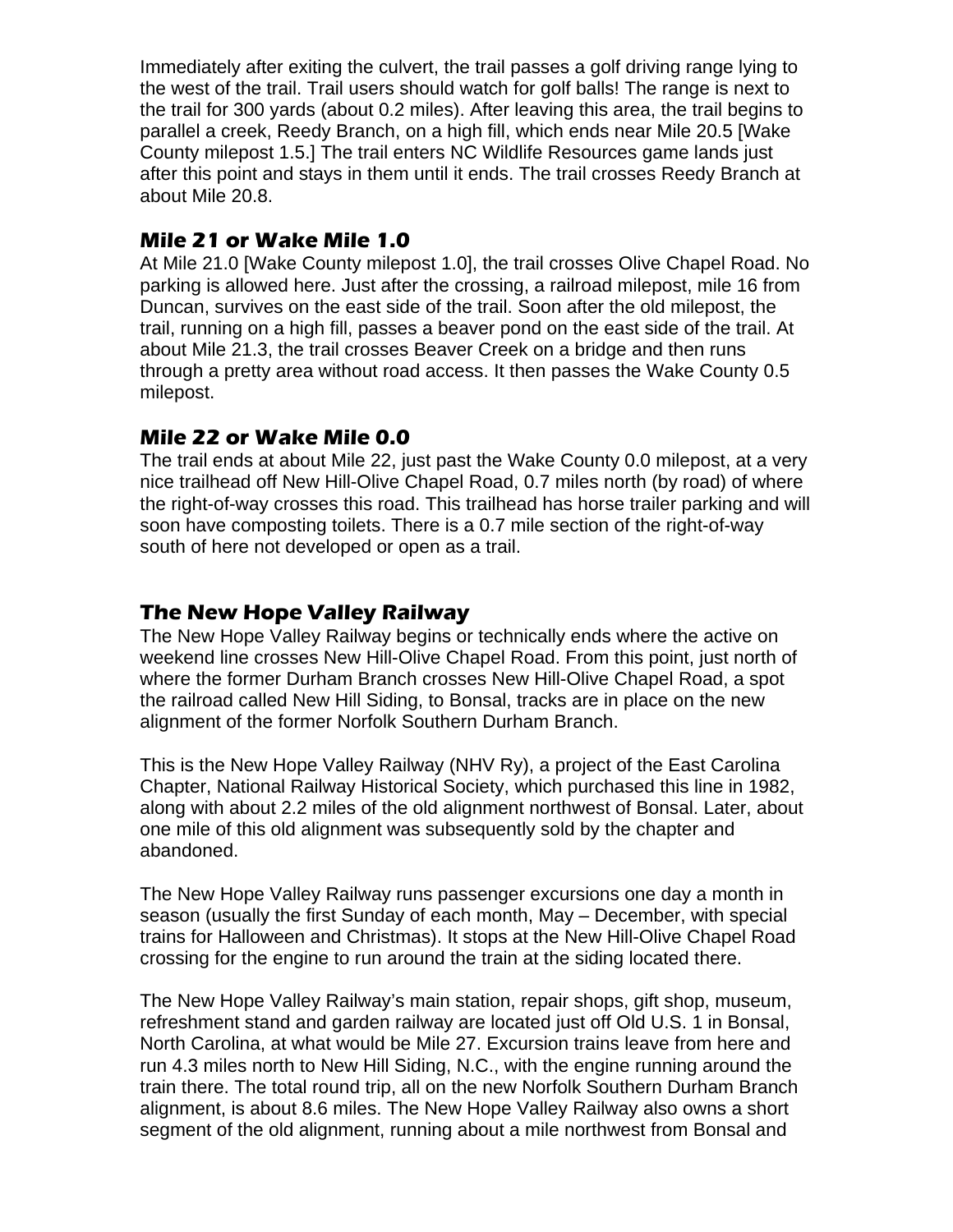joining the new alignment just north of the Daisey Street grade crossing in Bonsal.

## **Hopes and Dreams**

It seems natural that this excursion passenger service should be made available to trail users by connecting the Wake County American Tobacco Trail trail head off New Hill-Olive Chapel Road with the New Hope Valley Railway passenger service, possibly by building a passenger loading facility for the railroad at New Hill Siding, with a connector trail to the trail head and bike racks at the passenger loading facility. It is to be hoped that the Wake County government and the East Carolina Chapter will partner to do this sometime in the near future.

Here is a guide to the New Hope Valley Railway, continuing south from the end of the American Tobacco Trail using the Mile system used for the trail.

## **Mile 22**

The New Hope Valley Railway begins, or ends just north of the New Hill-Olive Chapel Road crossing at about mile 22.7. Just south of the crossing is New Hill Siding, used by the NHV Railway crews to run their engine around the railroad's excursion trains.

## **Mile 23**

The New Hope Valley Railway runs through the same terrain as the south end of the American Tobacco Trail—Piedmont woodlands with scattered farms and homes.

## **Mile 24**

At mile 24, the NHV Ry crosses Little Beaver Creek.

## **Mile 25**

At mile 25, the NHV Ry crosses Horton Road. The railroad calls this point Midway.

## **Mile 26**

Just after mile 26, the rail line curves briefly into Chatham County, then back into Wake County as it approaches Bonsal.

## **Mile 27**

The rail line crosses Daisey Street, with the out-of-service mile of trackage on the old alignment (paralleling Beaver Creek Road) joining the new alignment from the west just before the crossing. It then ends at Mile 27 at loading platforms just south of the crossing.

The bridges across Old U.S. 1 survive and one is used by pedestrians accessing the NHV Ry parking lot. From this point south, there was only one alignment of the Norfolk Southern Durham Branch. A wood yard in Bonsal was one of the last rail service users on the Durham Branch. The wood yard had a siding in Bonsal,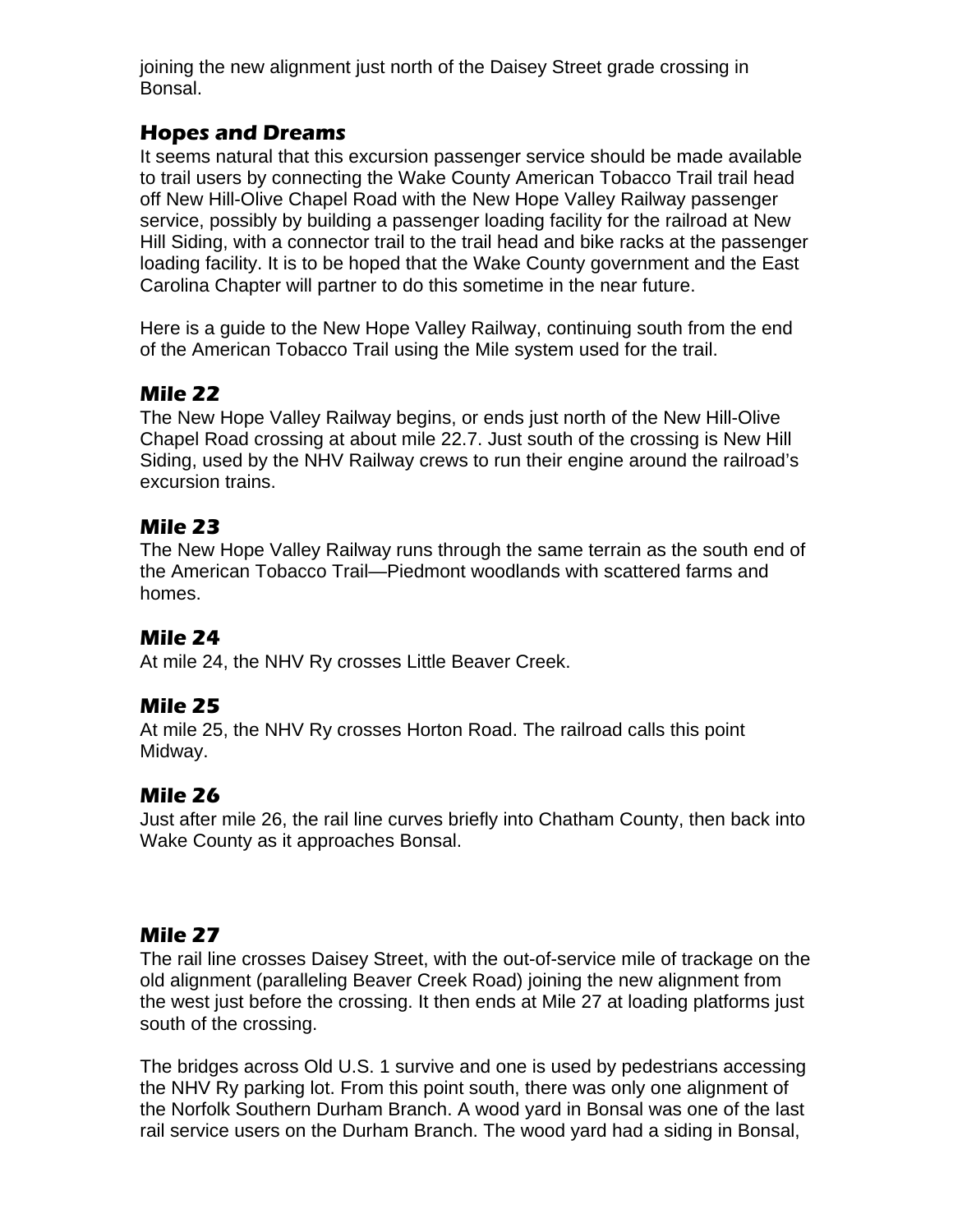as did the railroad itself. A station once stood in Bonsal, as did a signal tower at the former crossing of the Norfolk Southern and Seaboard Air Line (now CSX) railroads.

### **Miles 27 to about Mile 29**

Miles 27 to about Mile 29 is a rail line in use to provide rail access to the Progress Energy Shearon Harris nuclear plant, also one of the last users of the Durham Branch. For homeland security reasons, please do not trespass south of the NHV Ry parking lot, Cooper Road, and U.S. 1!

#### **Mile 29 to Duncan**

From about Mile 29 to Duncan, N.C., Mile 37.2 and the former terminus of the branch, the rail line is long abandoned, is owned by Progress Energy, and has passed to other uses, including Harris Lake. The only significant point along this part of the line was the flag stop of Burt, close to where the old right-of-way crosses Cass Holt Road.

Duncan, at Mile 37.2 and one end of the former branch, is in Harnett County and is served by an active Norfolk Southern rail line running from Raleigh to Gulf, North Carolina. The historic Duncan station, used by main line and Durham Branch trains of the old Norfolk Southern, survives as a convenience store (located at 12638 N.C. 42).

## **The Eagle Spur Trail**

Back north closer to Durham and I-40 is the Eagle Spur Trail, which runs through the B. Everett Jordan Lake Jordan Game Lands managed by the NC Wildlife Resources Commission. Running on the original alignment of the Norfolk Southern Durham Branch, it is actively used by hunters, especially during deer season, but also during turkey season. So be careful! Use at your own risk and wear blaze orange if you even think there may be hunting going on.

The trail is about 2.5 miles long. It is little used and overgrown so, ironically, in the late spring and summer, when hunters are not active, it is difficult to use. The winter months, when the vegetation is down, are mostly open to hunting. The best time to use this trail is probably winter Sundays and the early spring. Beware of flocks of mosquitoes in August through September. Hike it with a friend to be safe.

The Triangle Rails-to-Trails Conservancy obtains a permit from the NC Wildlife Resources Commission about once a year to clear this trail of downed trees and brush. However, the surface of this trail is rugged with unexpected holes and ruts from erosion and age. By the will of the NC Wildlife Resources Commission, who emphatically state they are "not in the trail business," this trail is only sporadically managed, so again, please be careful and use at your own risk.

The North Carolina Wildlife Resources Commission website is a good place to look up hunting seasons; the commission manages these gamelands, which are owned by the U.S. Army Corps of Engineers. Sundays are barred to hunting year-round.